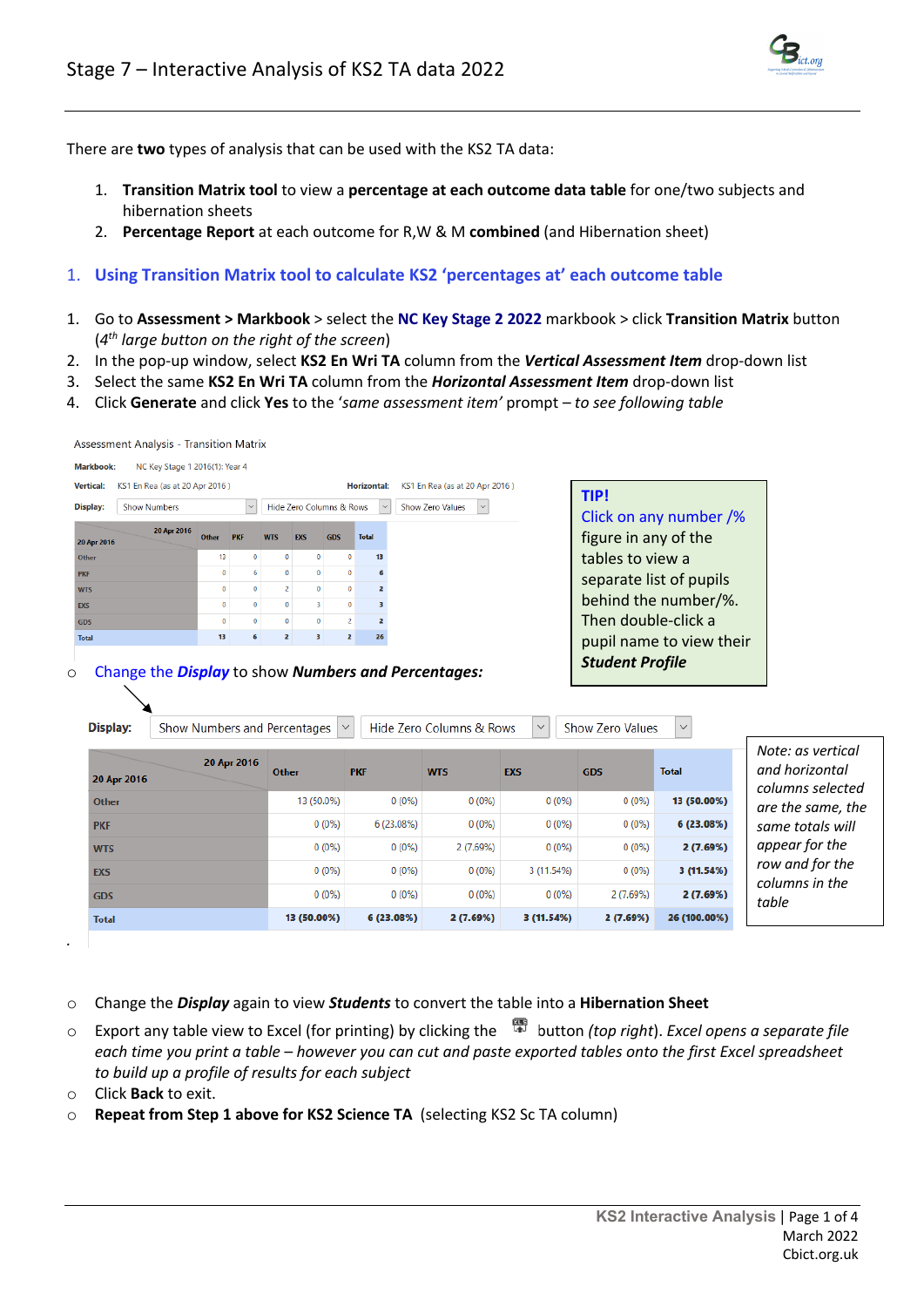

# **2. Multiple Assessment Items tool to produce percentages at each KS2 outcome for pupil groups**

View percentages for Reading, Writing, Maths & Science together and view percentages for individual groups (i.e. PP, SEN, EAL etc.)

Follow the steps below to obtain:

- Number/Percentages of children below, at and above Age Related Expectations
- As above for individual groups (i.e. PP; SEN; Aut/Spr/Sum ; EAL etc.)
- Indentify/compare pupils and their attainment with peer group across three subjects
- Produce Hibernation sheets
- 1. Go to **Modules** > **Assessment** > **Analysis** > **Multiple Assessment Items** > click **Start Analysis**
- 2. Click the magnifying glass icon next to the *Assessment Plan* text box
- 3. Click on Magnifying glass again
- 4. Click on + next to the *Other User's Folder* and find the user who 'OWNS' the markbook (usually the integris Administrator who set up the markbook) – if it is you, click + next to *My Assessment Plans* > then click on + next to the *KS2 2022* folder
	- > select the **NC Key Stage 2 2022** markbook and click Ok

| Modules ><br>Assessment > Analysis                                                                      |                               |                       |                                                  |                         |
|---------------------------------------------------------------------------------------------------------|-------------------------------|-----------------------|--------------------------------------------------|-------------------------|
| Assessment Levels Analysis - for Multiple Assessment Items                                              |                               |                       |                                                  | Save as Custom Analysis |
| Labels                                                                                                  |                               |                       |                                                  |                         |
| <b>Main Title:</b><br>Assessment Levels Analysis - for Multiple Assessment Items<br><b>Page Footer:</b> |                               |                       |                                                  |                         |
| NC Key Stage 1 2016(1)<br><b>Assessment Plan:</b><br>巼<br>Assessment As At:                             | Q<br>Show Group Mean          |                       |                                                  |                         |
| <b>Options</b>                                                                                          |                               |                       |                                                  |                         |
| $\backsim$<br>Hide Zero Columns V<br>Show Levels<br><b>Show Numbers</b>                                 | $\vee$ $\Box$ Split by Gender |                       |                                                  |                         |
| <b>Student Selection</b><br><b>Assessment Items</b>                                                     |                               |                       |                                                  |                         |
| Enrolled Group V<br><b>Select Students by:</b>                                                          |                               |                       | Separate Page for each:<br><b>Enrolled Group</b> | $\breve{~}$             |
| <b>Group Name</b>                                                                                       | <b>School Year</b>            | <b>Markbook Users</b> |                                                  | Ò                       |
| 2A                                                                                                      | 2015/2016                     | Mr Phillip Catman     |                                                  |                         |
|                                                                                                         |                               |                       |                                                  |                         |

- 5. **Select Year 6** in the Student Selection box
- 6. Now click on the *Assessment Items* tab

| Student Selection<br>Assessment Items |                    |                      |  |  |  |  |  |  |  |  |  |
|---------------------------------------|--------------------|----------------------|--|--|--|--|--|--|--|--|--|
| <b>Assessment Item</b>                | Include Lookup Set | <b>Lookup Values</b> |  |  |  |  |  |  |  |  |  |
| $\boxplus$ English                    |                    |                      |  |  |  |  |  |  |  |  |  |
| <b>⊞ Mathematics</b>                  |                    |                      |  |  |  |  |  |  |  |  |  |
| ⊕ Science                             |                    |                      |  |  |  |  |  |  |  |  |  |

- 7. Click + next to *English* to open the unit.
- 8. **Click the tick box** for **KS2 En Wri TA** and then click to close the unit
- 9. **Click TABLE** *(bottom right)* to produce a table similar to this:

| Assessment Plan: KS1 Export 2016 | Assessment Levels Analysis - for Multiple Assessment Items<br>Show Numbers and V Hide Zero Columns V Show Levels | $\vee$ Split by Gender |       |         |         |           | Save as Custom Analysis | 雷<br>$\sim$ |
|----------------------------------|------------------------------------------------------------------------------------------------------------------|------------------------|-------|---------|---------|-----------|-------------------------|-------------|
| Level<br><b>Item</b>             | $\mathbf{D}$                                                                                                     | <b>PKF</b>             | wrs   | EXS     | GDS     | Total     | Mean                    |             |
| KS1 En Rea                       |                                                                                                                  |                        |       | 1 (50%) | 1 (50%) | 2 (100%)  | 2.50                    |             |
| KS1 En Wri                       |                                                                                                                  |                        | 1.03% | 1.03250 | 1.03%   | 3 (100%)  | 2,40                    |             |
| <b>KS1 Ma TA</b>                 |                                                                                                                  | 1.03%                  |       | 2 (67%) |         | 3 (100%)  | 2.27                    |             |
| <b>KS1 Sc TA</b>                 | 3 (100%)                                                                                                         |                        |       |         |         | 3 (100%)  | .0.10                   |             |
| Total                            | 3(27%)                                                                                                           | 1(9%)                  | 1(9%) | 4 (36%) | 2 (18%) | 11 (100%) | 1.70                    |             |

- 10. In the first drop-down menu, select **Show numbers & %**
- 11. **To export table to Excel for printing** or other use, click the <sup>图</sup> icon at any time this action enables you to open a new Excel file with the table pasted into it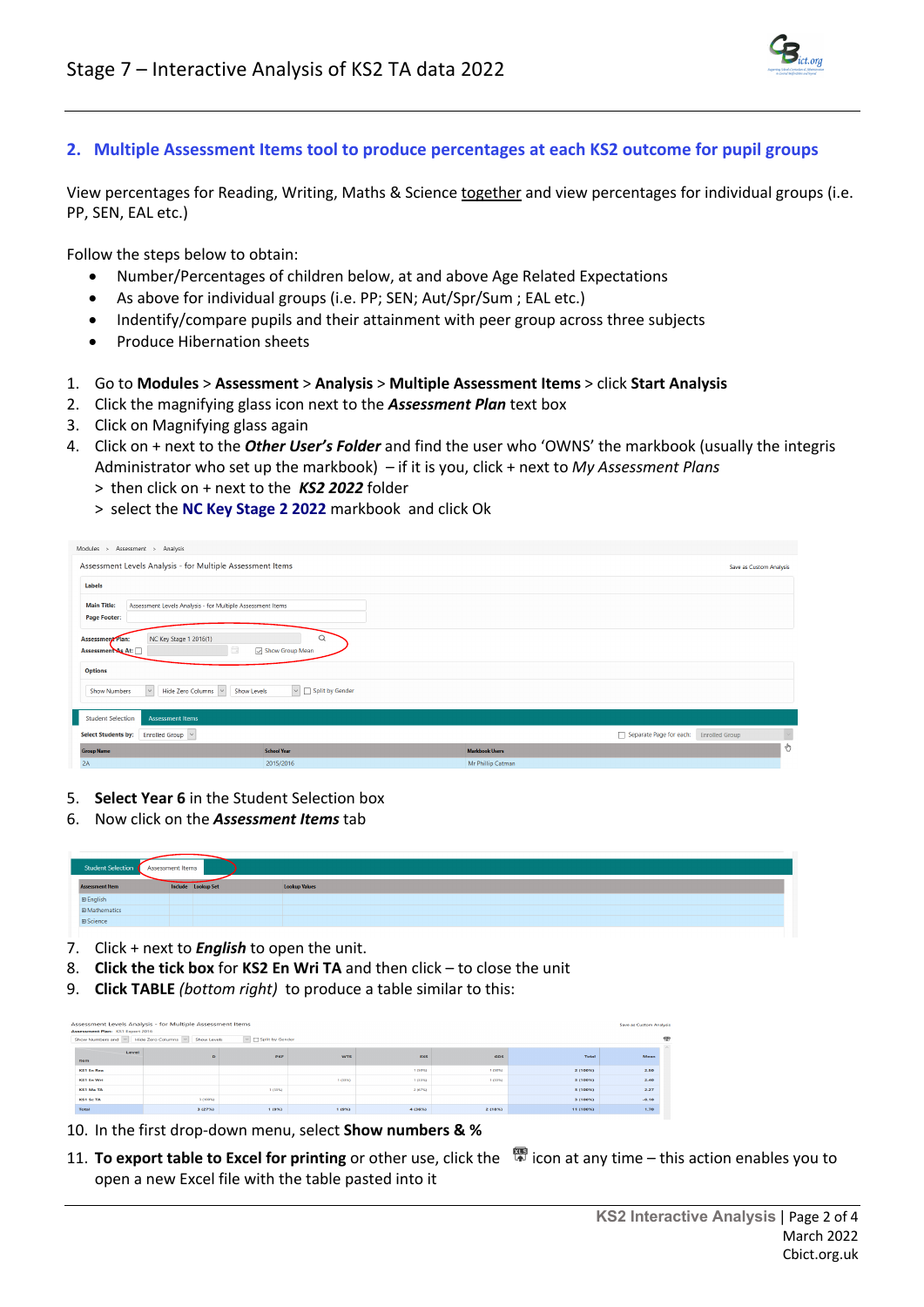

12. To split the table by gender, **click the** *Split by gender* tick box as below (remove tick when not required):

|                                  |       | Assessment Levels Analysis - for Multiple Assessment Items                              |                             |            |            |            |          | Save as Custom Analysis |
|----------------------------------|-------|-----------------------------------------------------------------------------------------|-----------------------------|------------|------------|------------|----------|-------------------------|
| Assessment Plan: KS1 Export 2016 |       | Show Numbers and $\vert \vee \vert$ Hide Zero Columns $\vert \vee \vert$<br>Show Levels | $\ \cdot\ $ Split by Gender |            |            |            |          | 需                       |
|                                  |       |                                                                                         |                             |            |            |            |          | $\land$                 |
|                                  | Level |                                                                                         |                             |            |            |            |          |                         |
| Item                             |       | D                                                                                       | <b>PKF</b>                  | <b>WTS</b> | <b>EXS</b> | <b>GDS</b> | Total    | Mean                    |
|                                  | Boys  |                                                                                         |                             |            | 1 (50%)    | 1 (50%)    | 2 (100%) | 2.50                    |
| <b>KS1 En Rea</b>                | Girls |                                                                                         |                             |            |            |            | 0(0%     | 0.00                    |
|                                  | Boys  |                                                                                         |                             | 1 (50%)    | 1 (50%)    |            | 2 (100%) | 2.30                    |
| KS1 En Wri                       | Girls |                                                                                         |                             |            |            | 1 (100%)   | 1 (100%) | 2.60                    |
|                                  | Boys  |                                                                                         | 1 (50%)                     |            | 1 (50%)    |            | 2 (100%) | 2.20                    |
| <b>KS1 Ma TA</b>                 | Girls |                                                                                         |                             |            | 1 (100%)   |            | 1(100%)  | 2.40                    |
|                                  | Boys  | 2 (100%)                                                                                |                             |            |            |            | 2 (100%) | $-0.10$                 |
| <b>KS1 Sc TA</b>                 | Girls | 1 (100%)                                                                                |                             |            |            |            | 1 (100%) | $-0.10$                 |
|                                  | Boys  | 2 (25%)                                                                                 | 1 (13%)                     | 1(13%)     | 3 (38%)    | 1(13%)     | 8 (100%) | 1.72                    |
| <b>Total</b>                     | Girls | 1(33%)                                                                                  | 0(0%                        | 0(0%       | 1 (33%)    | 1(33%)     | 3 (100%) | 1.63                    |

13. To drill down to pupil names behind numbers/percentages, **click on a number/percentage** in the table **–** *you will see list of pupils to the right*

|                                  |       | Assessment Levels Analysis - for Multiple Assessment Items |                                              |            |            |          |              |         | Save as Custom Analysis                                           |  |
|----------------------------------|-------|------------------------------------------------------------|----------------------------------------------|------------|------------|----------|--------------|---------|-------------------------------------------------------------------|--|
| Assessment Plan: KS1 Export 2016 |       |                                                            |                                              |            |            |          |              |         |                                                                   |  |
| Show Numbers and  v              |       | Hide Zero Columns                                          | $\vee$ $\Box$ Split by Gender<br>Show Levels |            |            |          |              |         | 雷                                                                 |  |
|                                  |       |                                                            |                                              |            |            |          |              |         | $\times$<br><b>Multiple Item Drilldown</b>                        |  |
|                                  | Level | D                                                          | <b>PKF</b>                                   | <b>WTS</b> | <b>EXS</b> | GDS      | <b>Total</b> | Mean    |                                                                   |  |
| Item                             |       |                                                            |                                              |            |            |          |              |         | The following students recorded<br>the levels shown below for the |  |
|                                  | Boys  |                                                            |                                              |            | 1 (50%)    | 1 (50%)  | 2 (100%)     | 2.50    | assessment item KS1 Export                                        |  |
| <b>KS1 En Rea</b>                | Girls |                                                            |                                              |            |            |          | $0(0\%)$     | 0.00    | 2016 / KS1 Sc TA (as at 23 Apr<br>2016                            |  |
|                                  | Boys  |                                                            |                                              | 1 (50%)    | 1 (50%)    |          | 2 (100%)     | 2.30    |                                                                   |  |
| <b>KS1 En Wri</b>                | Girls |                                                            |                                              |            |            | 1 (100%) | 1(100%)      | 2.60    | Coppard, Ciaran HNM<br>EXS<br>Evetts, Kieran                      |  |
|                                  | Boys  |                                                            | 1 (50%)                                      |            | 1 (50%)    |          | 2 (100%)     | 2.20    |                                                                   |  |
| <b>KS1 Ma TA</b>                 | Girls |                                                            |                                              |            | 1 (100%)   |          | 1 (100%)     | 2.40    |                                                                   |  |
|                                  | Boys  | $2(100\%)$                                                 |                                              |            |            |          | 2 (100%)     | $-0.10$ |                                                                   |  |
| <b>KS1 Sc TA</b>                 | Girls | 1 (100%)                                                   |                                              |            |            |          | 1(100%)      | $-0.10$ |                                                                   |  |
|                                  | Boys  | 2 (25%)                                                    | 1(13%)                                       | 1(13%)     | 3 (38%)    | 1(13%)   | 8 (100%)     | 1.72    |                                                                   |  |
| <b>Total</b>                     | Girls | 1 (33%)                                                    | 0(0%                                         | 0(0%       | 1 (33%)    | 1 (33%)  | 3(100%)      | 1.63    |                                                                   |  |

## 14. **Click on a pupil name** in the right-hand pane and view attainment in other subjects – *identified by shaded boxes*

|                                  |       | Assessment Levels Analysis - for Multiple Assessment Items |             |                               |          |          |              |             | Save as Custom Analysis                                           |
|----------------------------------|-------|------------------------------------------------------------|-------------|-------------------------------|----------|----------|--------------|-------------|-------------------------------------------------------------------|
| Assessment Plan: KS1 Export 2016 |       |                                                            |             |                               |          |          |              |             |                                                                   |
| Show Numbers and $\vee$          |       | Hide Zero Columns   v                                      | Show Levels | $\vee$ $\Box$ Split by Gender |          |          |              |             | 霛                                                                 |
|                                  | Level |                                                            |             |                               |          |          |              |             | $\times$<br><b>Multiple Item Drilldown</b>                        |
| Item                             |       | D                                                          | <b>PKF</b>  | <b>WTS</b>                    | EXS      | GDS      | <b>Total</b> | <b>Mean</b> | The following students recorded<br>the levels shown below for the |
|                                  | Boys  |                                                            |             |                               | 1 (50%)  | 1 (50%)  | 2 (100%)     | 2.50        | assessment item KS1 Export                                        |
| <b>KS1 En Rea</b>                | Girls |                                                            |             |                               |          |          | 0(0%         | 0.00        | 2016 / KS1 Sc TA (as at 23 Apr<br>2016                            |
|                                  | Boys  |                                                            |             | 1 (50%)                       | 1 (50%)  |          | 2 (100%)     | 2.30        |                                                                   |
| <b>KS1 En Wri</b>                | Girls |                                                            |             |                               |          | 1 (100%) | 1 (100%)     | 2.60        | Coppard, Ciaran HNM<br>Evetts, Kieran EXS                         |
|                                  | Boys  |                                                            | 1 (50%)     |                               | 1 (50%)  |          | 2(100%)      | 2.20        |                                                                   |
| <b>KS1 Ma TA</b>                 | Girls |                                                            |             |                               | 1 (100%) |          | 1 (100%)     | 2.40        |                                                                   |
|                                  | Boys  | 2 (100%)                                                   |             |                               |          |          | 2 (100%)     | $-0.10$     |                                                                   |
| <b>KS1 Sc TA</b>                 | Girls | 1 (100%)                                                   |             |                               |          |          | 1 (100%)     | $-0.10$     |                                                                   |
|                                  | Boys  | 2(25%)                                                     | 1(13%)      | 1(13%)                        | 3 (38%)  | 1(13%)   | 8 (100%)     | 1.72        |                                                                   |
| <b>Total</b>                     | Girls | 1(33%)                                                     | 0(0%        | 0(0%                          | 1(33%)   | 1(33%)   | 3(100%)      | 1.63        |                                                                   |

- 15. Double-click a pupil's name to view their **Student Profile** window (*from where you can access previous KS1 results from the green Key Stage tab*)
- 16. Convert table to a 'hibernation' sheet by selecting **Show Students** in the first dropdown menu *you will see the pupil names appear in each cell.*